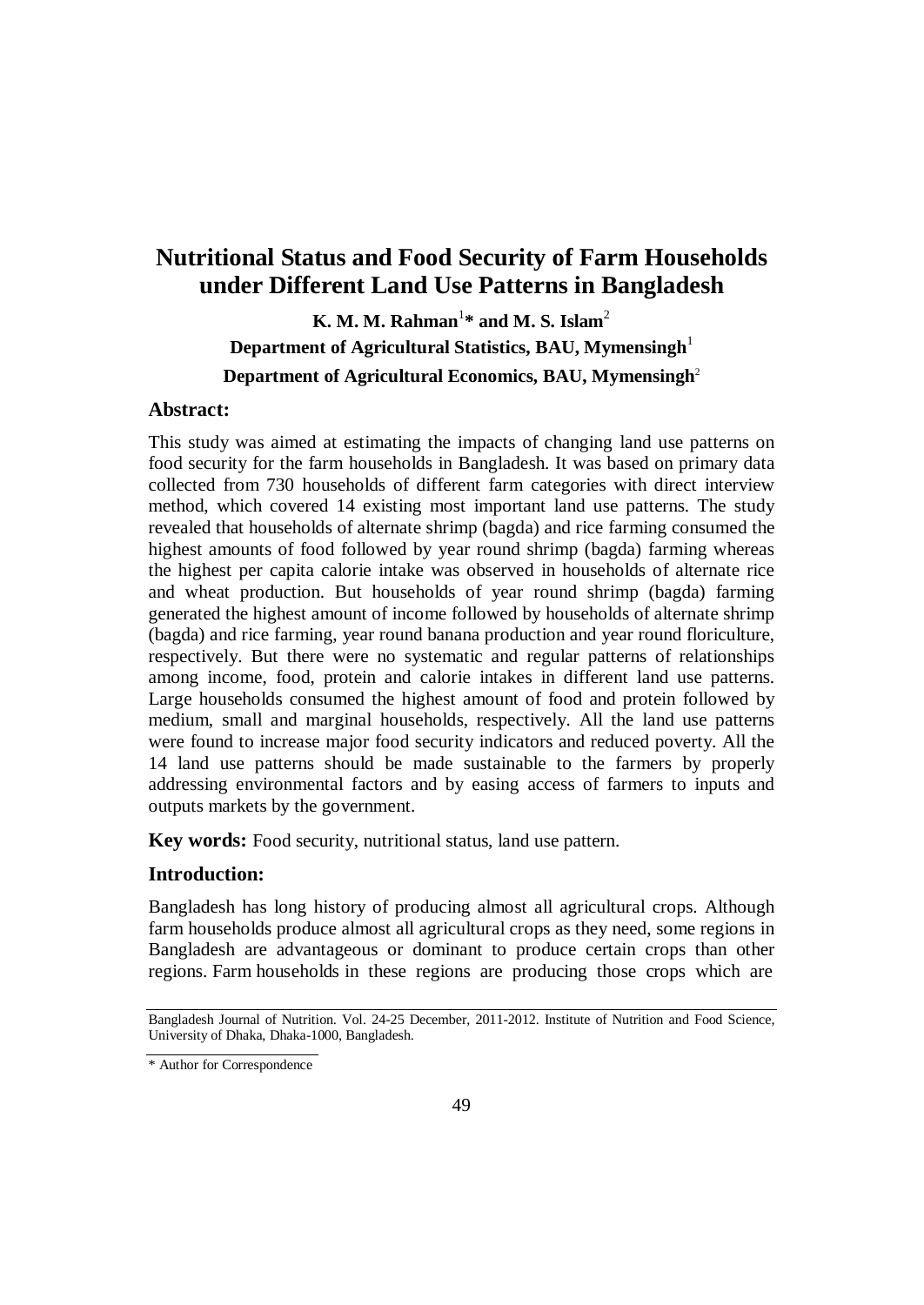environmental friendly and ensure more income or profit to them. But farm households are not strict to certain crops; they are always trying to produce new crops which ensure them promising income. Thus land use patterns have been changing over the years. Land use patterns and food security are interrelated. Food security is an important aspect for the developing countries where resources are limited and technologies for developing resources are lacking. Food security is achieved if adequate food (quantity, quality, safety, socio-cultural acceptability) is available and accessible for a satisfactory utilisation by all individuals at all times to live a healthy and happy life<sup>5</sup>. Thus food security is related to food availability and access to food. Food availability is a function of the combination of domestic food stocks, commercial food imports, food aid and domestic food production, as well as the underlying determinants of each of these factors. Food access is influenced by the aggregate availability of food through the latter's impact on supplies in the market and, therefore, on market prices. Again, the access is further determined by the ability of households to obtain food from their own production and stocks, from the market, and from other sources. These factors are, in turn, determined by the resource endowment of the household which defines the set of productive activities they can pursue in meeting their income and food security objectives. Food access also is a function of the physical environment, social environment and policy environment which determine how effectively households are able to utilise their resources to meet their food security objectives.<sup>6</sup>

Ensuring food security for all is one of the major challenges in Bangladesh today. Despite the impressive achievements in food grains production during the last few decades, food security at farm households and individual levels remains a major concern for the Government. With the intensive and integrated farming, total food grain production has been showing an increasing trend over the last two decades (28.81 million metric ton in 2005-06). It produces major agricultural crops, such as rice, wheat, maize, jute, vegetables and potato, pulses, oilseed, sugarcane, etc. Since total population is increasing day by day, the total agricultural production is not sufficient to meet domestic consumption. That is why, the government is importing large amount of food grain (2.0-3.0 million tons) almost in every year along with some manufacturing goods<sup>1</sup>. Therefore, food security is important for the farm households and they should increase their farm production to improve their livelihood.

Aiming to food security, land use patterns as well as farming systems have been changed by the farmers. As a result, agricultural crop land have been shifted and are being used for aquaculture such as pond fish farming, shrimp farming (brackish water aquaculture) and golda prawn farming and to some extent, alternate riceprawn farming and alternate shrimp- rice farming. Some cropped areas in Mymensingh and Gazipur have been converted into large pond to cultivate pangus and other carp fishes. Alternate rice-pulse is produced in Pabna district. Similarly, farmers in Jessore and Zhenaidha districts produce alternate prawn (golda) -rice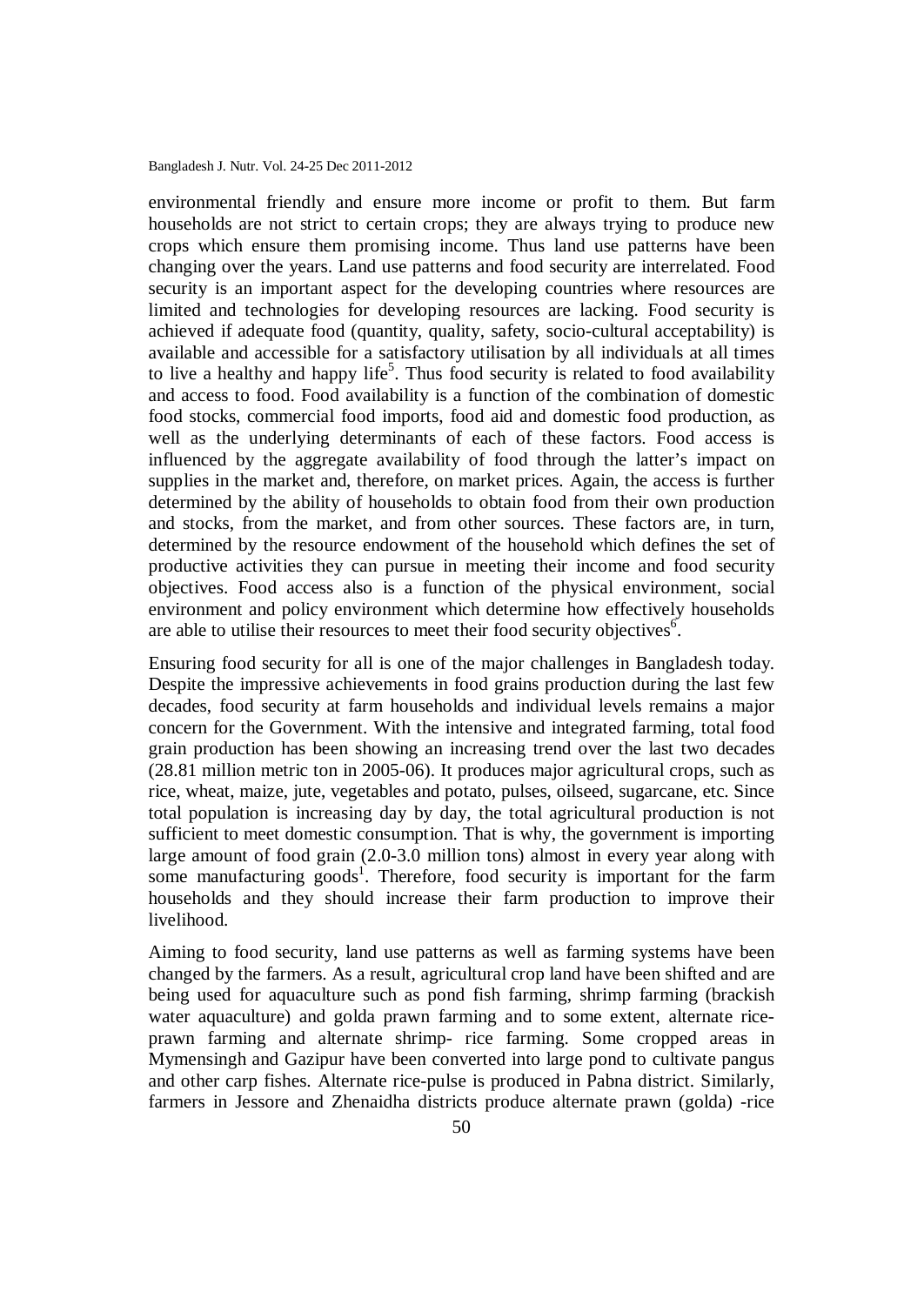farming, year round vegetables production and floriculture. On the other hand, in coastal areas, mainly in Khulna and Cox's Bazar regions, large areas of cropped land shifted to brakish water aquaculture and farmer practice year round shrimp (bagda) farming and alternate rice-shrimp farming. Again, farmers in Rangpur and Dinajpur practice alternate rice-potato, rice-wheat and rice-maize farming.

This study aimed at estimating the impacts of major land use patterns on nutritional status and food security in Bangladesh. In relation to the implications of land use patterns, changed socioeconomic factors (indicators) and possession of different livelihood assets may have an effect on food security and its sustainability.

# **Methodology:**

#### **Sources of Data:**

This study was based on primary data collected from 730 farm households practicing 14 major land use patterns with the direct interview method. Data were collected with pre-tested structured questionnaires by trained enumerators in eight districts of Bangladesh. The questionnaires covered a wide range of questions relating to production, consumptions, land use patterns and all types of food security indicators. Tables 1 and 2 show the sampling design and major crops grown by farm households. Selected farm households constituted four categories of farmers, namely marginal, small, medium and large farmers and the selection of sample households was done by stratified random sampling procedure.

Some farmers in Mymensingh, Jessor, Pabna, and Tangail districts have converted their land to practice rice-fish farming, alternate rice-vegetables and alternate ricepulse *(khesari*) and year round banana production, respectively. In Rangpur and Dinajpur, many farmers used their crop land for producing alternate rice- potato, rice- wheat and rice- maize. Similarly, farmers in Jessore district produce alternate prawn (golda)- rice farming. On the other hand, in coastal areas mainly in Khulna regions, large areas of cropped land shifted to brackish water aquaculture especially shrimp (bagda) production.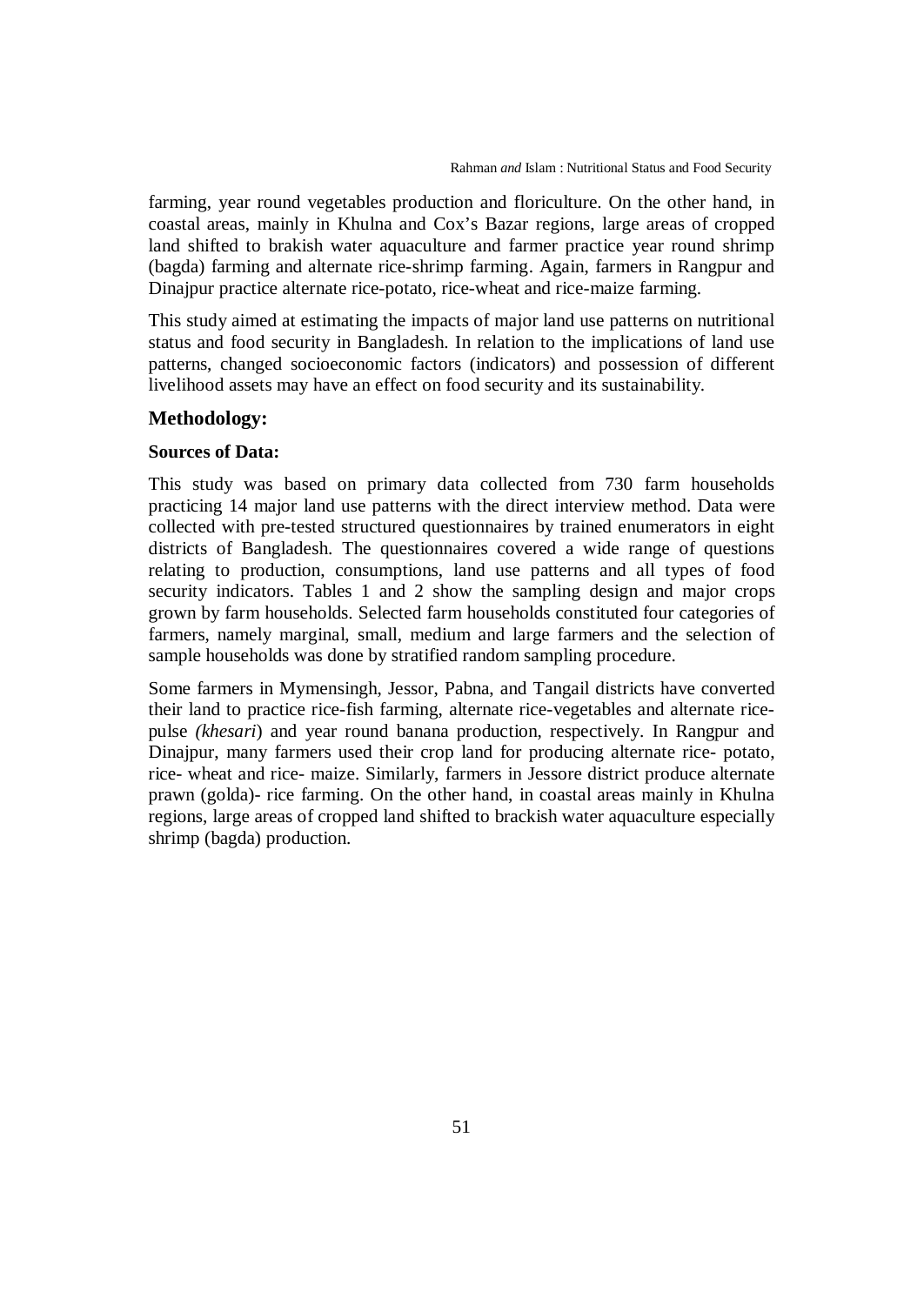|                                              | <b>Categories of sample farm households</b> |                        |                         |                 |               |  |
|----------------------------------------------|---------------------------------------------|------------------------|-------------------------|-----------------|---------------|--|
| Land use patterns selected                   | <b>Marginal</b><br>farmer                   | <b>Small</b><br>farmer | <b>Medium</b><br>farmer | Large<br>farmer | All<br>farmer |  |
| Year round rice production                   | 21                                          | 31                     | 26                      | $\overline{4}$  | 82            |  |
| Alternate rice and vegetables<br>production  | 10                                          | 18                     | 18                      | 4               | 50            |  |
| Alternate rice and mustard<br>production     | 11                                          | 26                     | 13                      | $\Omega$        | 50            |  |
| Year round banana production                 | $\overline{2}$                              | 13                     | 20                      | 13              | 48            |  |
| Year round pangus fish<br>farming            | 11                                          | 22                     | 22                      | 5               | 60            |  |
| Alternate rice and wheat<br>production       | 8                                           | 23                     | 26                      | 3               | 60            |  |
| Alternate rice and maize<br>production       | $\overline{7}$                              | 23                     | 27                      | 3               | 60            |  |
| Alternate rice and potato<br>production      | 12                                          | 26                     | 25                      | $\overline{2}$  | 65            |  |
| Alternate rice and pulse<br>production       | 10                                          | 15                     | 21                      | 4               | 50            |  |
| Year round floriculture                      | 15                                          | 16                     | 14                      | 5               | 50            |  |
| Alternate rice and prawn<br>(golda) farming  | $\boldsymbol{0}$                            | 8                      | 21                      | 11              | 40            |  |
| Year round vegetables<br>production          | 22                                          | 21                     | $\overline{7}$          | $\overline{0}$  | 50            |  |
| Alternate shrimp (bagda) and<br>rice farming | $\overline{2}$                              | $\overline{7}$         | 14                      | 12              | 35            |  |
| Year round shrimp (bagda)<br>farming         | $\boldsymbol{0}$                            | 3                      | 12                      | 15              | 30            |  |
| <b>Total</b>                                 | 131(18)                                     | 252(35)                | 266(36)                 | 81(11)          | 730(100)      |  |

# **Table 1: Study design and sample distribution of farm households under selected land use patterns.**

'0' means respective categories of farmers were not found. Figures in the parentheses indicate percentage of total farm households.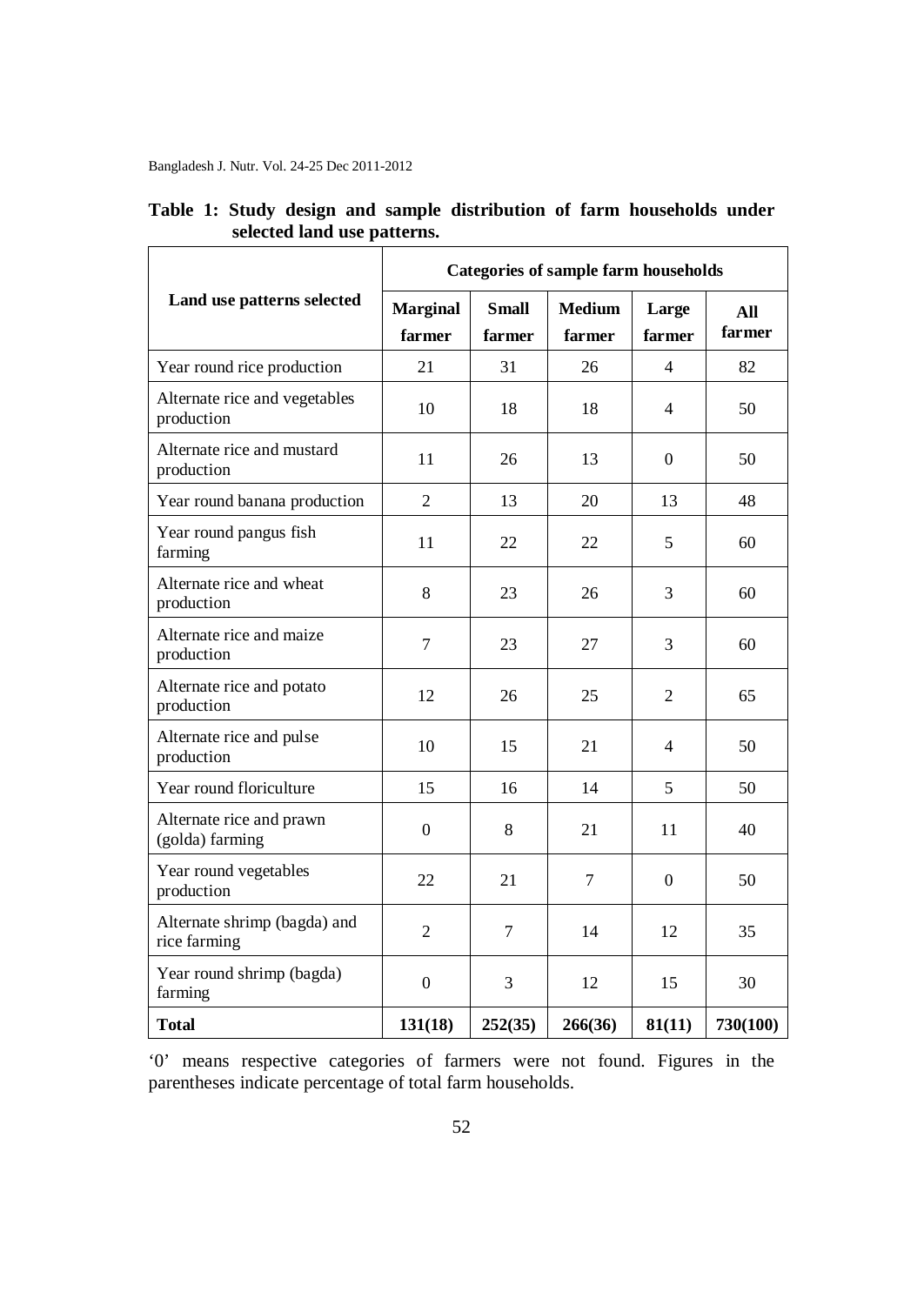| Land use patterns                                           | <b>Study areas</b>   |                                                       |                                                                          |                                                                                    |
|-------------------------------------------------------------|----------------------|-------------------------------------------------------|--------------------------------------------------------------------------|------------------------------------------------------------------------------------|
| selected                                                    | <b>Districts</b>     | <b>Upazilas</b>                                       | <b>Villages</b>                                                          | grown                                                                              |
| 1. Year round rice<br>production                            | Mymensingh           | Mymensingh<br>Sadar                                   | Beltoly,<br>Borbilarpar<br>Fakirakanda<br>and Sobagia                    | Rice and jute                                                                      |
| 2. Alternate rice<br>and vegetables<br>production           | Mymensingh           | Mymensingh<br>Sadar                                   | Bottola Bazar,<br>Sutiakhali,<br>Salakandi and<br>Baira                  | Rice,<br>Cucumber,<br>Okra,<br>Amaranthas,<br>Cabbage,<br>Cauliflower<br>and Gourd |
| 3. Alternate rice<br>and oilseed<br>(mustard)<br>production | Tangail              | Basail and<br>Sakhipur                                | Naikanibari,<br>Sunna, Kailan<br>and Betua                               | Rice, Mustard                                                                      |
| 4. Year round<br>banana<br>production                       | Tangail              | Sakhipur and<br>Ghatail                               | Kutubpur,<br>Malirchala,<br>Fulmalirchala,<br>Barochowna<br>and Jordighi | Banana, Rice<br>and Vegetable                                                      |
| 5. Year round<br>pangus fish<br>farming                     | Mymensingh           | Trishal                                               | Konabari,<br>Bagan,                                                      | Pungus fish<br>and Rice                                                            |
| 6. Alternate rice<br>and wheat<br>production                | Dinajpur             | Biral,<br>Dinajpur<br>Sadar<br>Bochaganj              | Mohbbatpur,<br>Nashipur,<br>Rampur and<br>Islampur                       | Rice, Wheat,<br>Maize,<br>Mango and<br>Litchi                                      |
| 7. Alternate rice<br>and maize<br>production                | Dinajpur,<br>Rangpur | <b>Biral</b><br>Gongachora<br>and<br>Rangpur<br>Sadar | Kashidanga,<br>Nizampur,<br>Binbinia and<br>Kabirajpur                   | Rice, Maize,<br>Wheat, Potato<br>and Tobacco                                       |
| 8. Alternate rice<br>and potato<br>production               | Rangpur              | Rangpur<br>Sadar                                      | Uttam<br>Baniapara,<br>Baniapara and<br>Napitpara                        | Potato, Rice,<br>Tobacco,<br>Maize and<br>Wheat                                    |
| 9. Alternate rice<br>and pulse<br>production                | Pabna                | Shathia and<br>Bera                                   | Patgari,<br>Haria and<br>Chinanary                                       | Rice,<br>Kheshari.<br>Wheat, Onion<br>and Garlic                                   |

**Table 2: Major land use patterns and study areas selected.**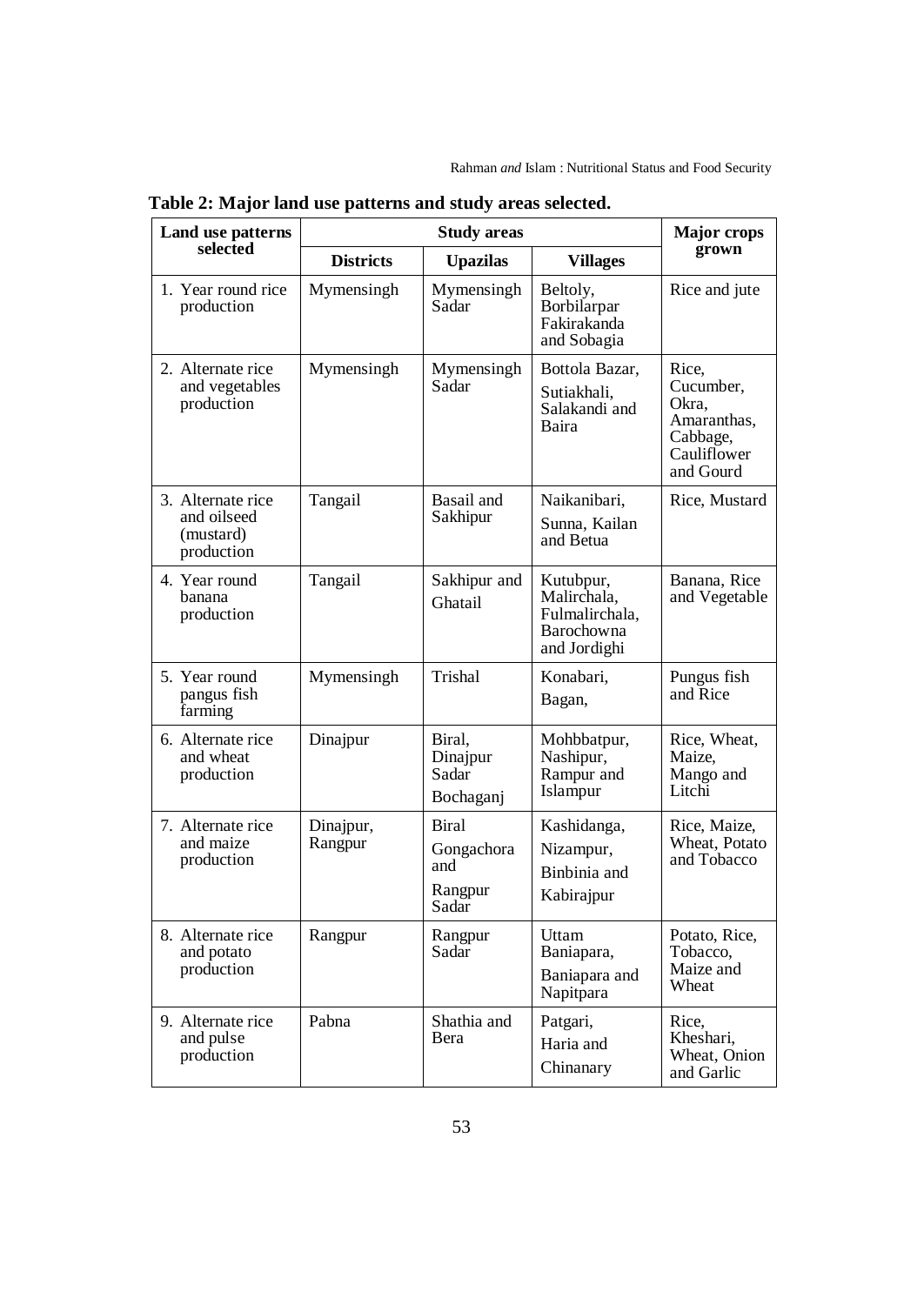Bangladesh J. Nutr. Vol. 24-25 Dec 2011-2012

| 10.<br>Year round of<br>floriculture                      | Jessore             | Jhigarghacha            | Panishara,<br>Rangunathpur,<br>Ragunathnagar<br>and Kulia           | Flower (Rose,<br>Gladiolus,<br>Tuberose,<br>Marigold) and<br>rice          |
|-----------------------------------------------------------|---------------------|-------------------------|---------------------------------------------------------------------|----------------------------------------------------------------------------|
| Alternate<br>11.<br>prawn (golda)<br>and rice<br>farming  | Jessore             | Keshobpur               | Pathorghata,<br>Monoharnagar                                        | Golda and<br>Rice                                                          |
| Year round<br>12.<br>vegetables<br>production             | <b>Jessore</b>      | <b>Jessore</b><br>Sadar | Chotohoibatpur,<br>Borohoibatpur,<br>Churamankati<br>and Shahbajpur | Vegetables<br>(cabbage,<br>Cauliflower,<br>Bean, Radish,<br>Brinjal, Okra) |
| 13.<br>Alternate<br>shrimp<br>(bagda) and<br>rice farming | Khulna,<br>Sathkira | Paikghacha              | Soladana,<br>Amurkata,<br>Sonkhali and<br>Digha                     | Shrimp, Rice<br>and<br>Vegetables                                          |
| 14.<br>Year round<br>shrimp<br>(bagda)<br>farming         | Khulna,<br>Satkhira | Shamnagar               | Abatchandipur,<br>Ghenra ghar,<br>Gobintolly and<br>Dhatinakhali    | Bagda and<br>rice                                                          |

# **Analysis of Data:**

Both descriptive and functional analyses were carried out in this study. As descriptive statistics, some tabular analysis, average, percentage, ratios, standard deviations, etc were calculated. Item wise food consumption was converted into calorie and protein intake by using conversion factor<sup>7</sup>. Poverty was assessed Direct Calorie Intake (DCI) method $4$ . There are several measures of poverty, all of them belonging to the so-called Foster-Greer Thorbecke (FGT) poverty indices<sup>2</sup>. The Direct Calorie Intake (DCI) is one of the measures of poverty. The threshold per capita per day calorie intake is 2122 k.cal. A person, whose daily calorie intake is less than 2122 k.cal. is considered to be in the 'Absolute Poverty'. Similarly, a person having daily calorie intake less than 1805 k.cal, is considered to be in the 'Hard Core Poverty'. Food consumption and nutritional status of farm household and socioeconomic factor influencing sustainability of food security for targeted farm households were clarified in respect of different categories of farm households under 14 land use patterns. Secondly, for consumption and calorie intake, functional analysis was employed to determine the parameters of food consumption and calorie intake of selected farm households.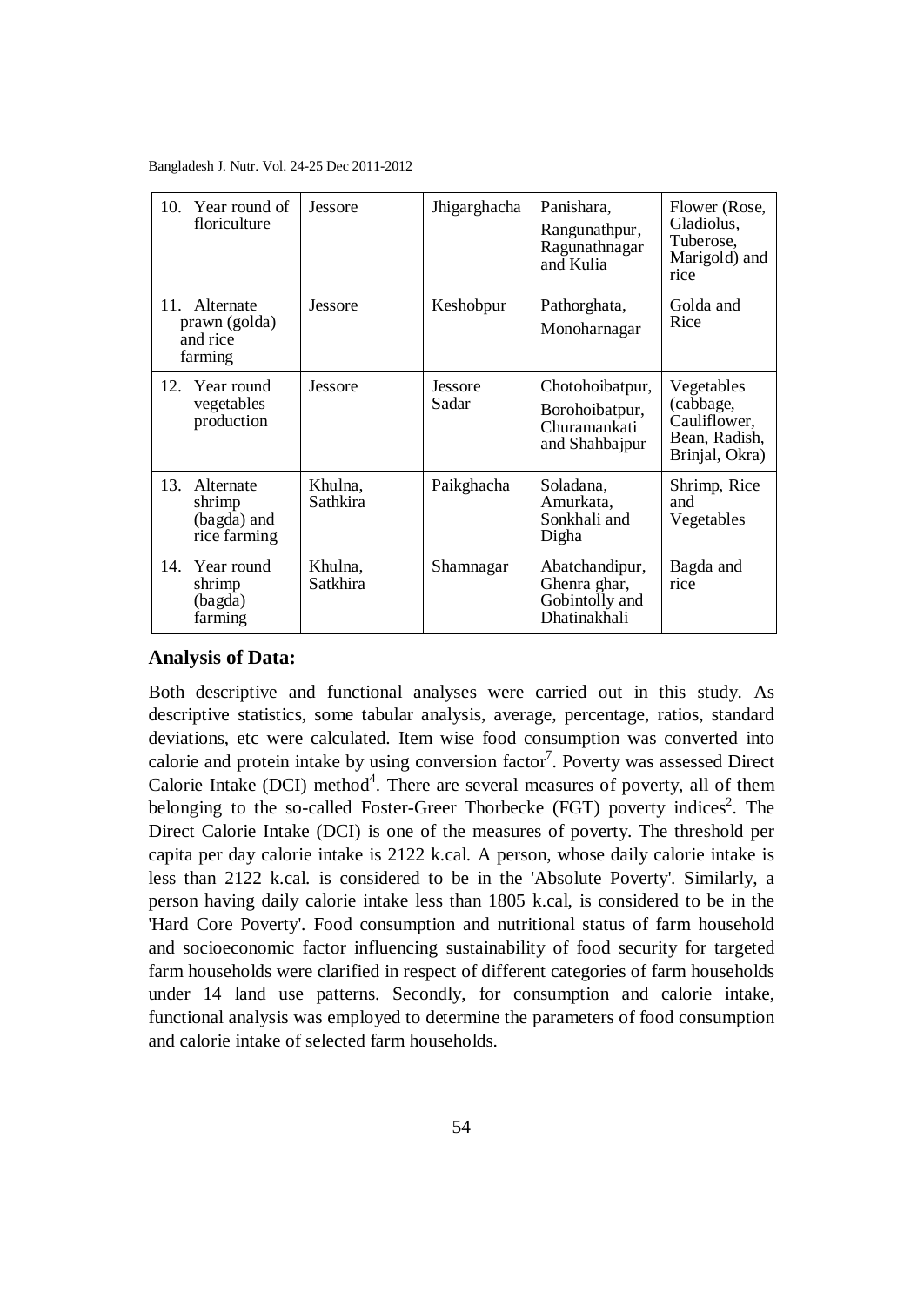#### **Determining Parameters of Food Consumptions and Calorie Intake:**

For determining the factors that influence the food consumption and calorie intake, Cobb-Douglas type functions in double-log forms were employed. Normally functions in double-log forms give better results than other functional forms since transformation of variables ensures validity of normality assumptions. Separate models were fitted for food consumption and calorie intake in which food consumption and calorie intake were considered as dependent variables, and education of farm households' head, respective land use patterns, main occupation of households head, farm size, family size, households' income and age group of family members were considered as independent variables. Along with the estimated parameters, standard errors of individual coefficients were estimated. Besides, F statistic was calculated to show the goodness of fit of data with different independent variables.

# **Theoretical model for food consumption:**

ln Food consumption =  $\beta_0 + \beta_1$  Edn +  $\beta_2$  land use dummy +  $\beta_3$  occupation dummy

+  $\beta_4$  ln farm size +  $\beta_5$  ln family size +  $\beta_6$  ln income +  $\beta_7$ ln No. of family members between certain age groups  $+u$ .

#### **Theoretical model for calorie intake:**

ln calorie intake =  $β_0 + β_1$  Edn +  $β_2$  land use dummy +  $β_3$  occupation dummy

+  $\beta_4$  ln farm size +  $\beta_5$  ln family size +  $\beta_6$  ln income +  $\beta_7$  ln No. of family members between certain age groups + u.

## **Results and Discussion:**

Food utilisation is one of the important components of food security. Usually food is consumed to maintain health and to revive strength. Food is consumed by individual as essential item of living. Every food item has its own calorie, protein and other nutrients which are essential for health. Nutritional values vary from food item to food item. That is why, people would like to take different food items to balance their calorie, protein and other nutritional need. But in Bangladesh, a large segment of the people can not consume required amount of different necessary food items for various reasons and they are malnourished. Poverty and malnutrition in Bangladesh are characterised by regional variation. Factors such as proneness to natural disasters, distribution and quality of land, access to education and health facilities, level of infrastructure development, employment opportunities, and dietary and hygiene practices provide possible explanations for the variation of food and calorie intake, and poverty and malnutrition. Poverty hinders and influences the consumption of essential and quality food. However, this section is designed to discuss about food utilisation such as food intake, nutrition and poverty.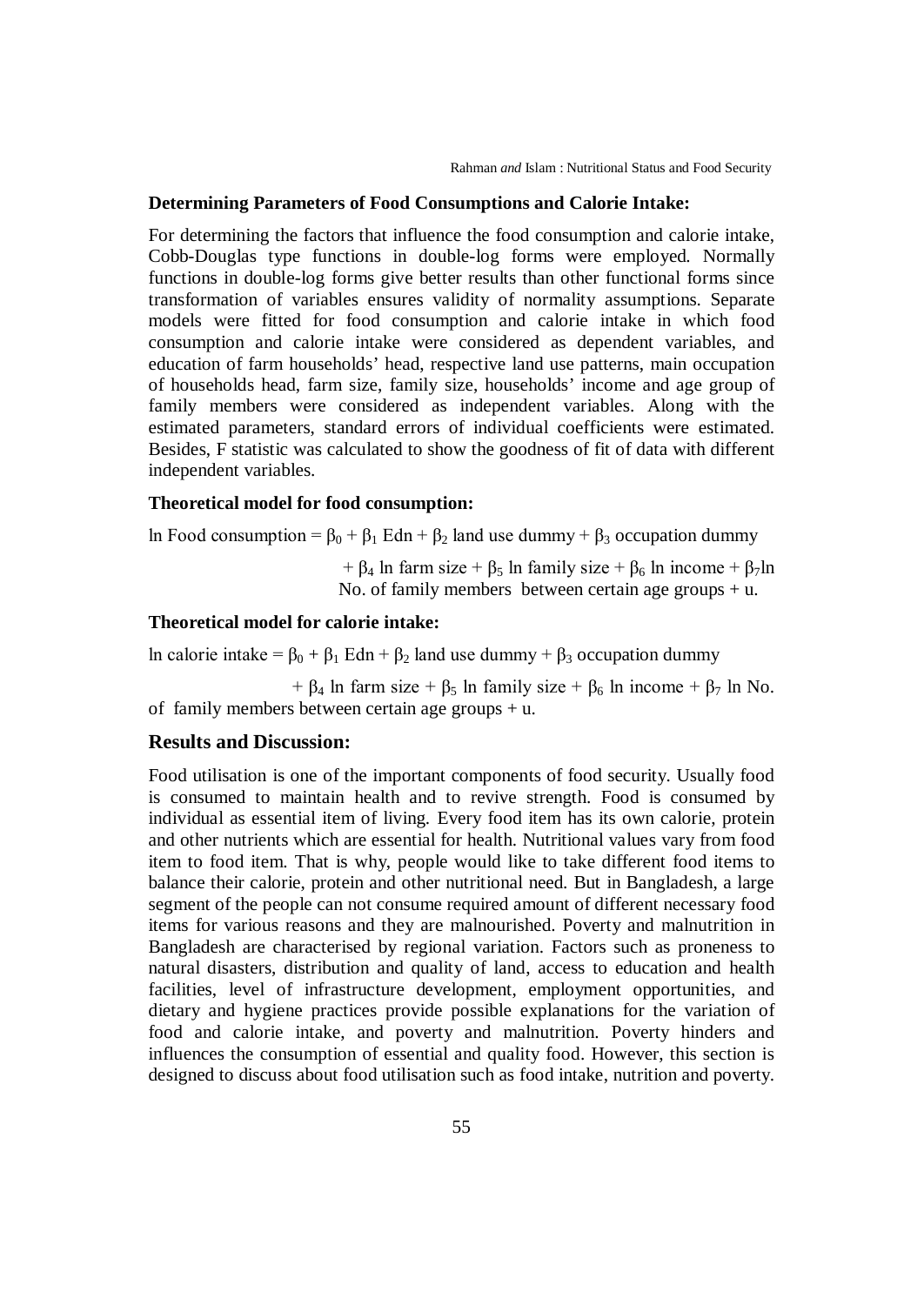#### **Intake of food by food items:**

Intakes of food according to food items by the households per capita per day for the year 2007-2008 have been presented in Table 3. It reveals the detailed explanation of food consumption by households considering major food items. Rice is the main item of foods for human consumption in the rural areas. Average per capita per day intake of rice was 548 gm, which was relatively higher than the national average  $(439.6gm)^{3,4}$ . The second important food item was observed to be potato and the consumption rate was about 109 gm. per capita per day at the aggregate level. The next important food item was milk followed by fish and leafy vegetables, respectively. The various food items consumed by the farm households were similar and consistent with PMS, 2004 and HIES, 2005 with a few exceptions. Overall per capita per day food consumption was the highest for large farmers followed by medium, small and marginal farmers, respectively.

| Food               | <b>Marginal farm</b> | <b>Small farm</b> | <b>Medium</b>   | Large           | All farm        |
|--------------------|----------------------|-------------------|-----------------|-----------------|-----------------|
|                    | households           |                   | farm            | farm            | households      |
| items consumed     |                      | households        | households      | households      |                 |
| Rice               | 514                  | 554               | 546             | 588             | 548             |
| Wheat              | 9                    | 12                | 10              | 8               | 10              |
| Maize              | $\overline{2}$       | $\overline{0}$    | $\mathbf{1}$    | $\overline{0}$  | $\mathbf{1}$    |
| Potato             | 93                   | 110               | 107             | 135             | 109             |
| Leafy vegetables   | 80                   | 86                | 81              | 103             | 85              |
| Cabbage/           | 23                   | 29                | 31              | 36              | 29              |
| cauliflower        |                      |                   |                 |                 |                 |
| Cucumber           | 26                   | 31                | 32              | $4\overline{3}$ | 32              |
| Brinjal, bean,     | $\overline{27}$      | $\overline{26}$   | $\overline{28}$ | 54              | $\overline{30}$ |
| kachu, patal,      |                      |                   |                 |                 |                 |
| kakrol, okra, etc. |                      |                   |                 |                 |                 |
| Lentil             | 13                   | 14                | 13              | 18              | 14              |
| Maskalai/khesari   | $\overline{7}$       | 5                 | $\overline{7}$  | 6               | 6               |
| Mustard oil        | 6                    | $\overline{7}$    | $\overline{7}$  | 10              | $\overline{7}$  |
| Soyabean oil       | 14                   | 15                | 16              | 20              | 16              |
| Beef/mutton        | 9                    | 13                | 16              | 24              | 15              |
| Poultry meat       | 16                   | 21                | 19              | 21              | 19              |
| Egg                | 9                    | 11                | 10              | 10              | 10              |
| Fish               | 74                   | 86                | 91              | 138             | 91              |
| Onion              | 21                   | 26                | 25              | 22              | 24              |
| Garlic             | $\overline{7}$       | $8\,$             | $\overline{7}$  | 9               | $\overline{7}$  |
| Chilli             | $\overline{8}$       | 9                 | $\overline{8}$  | 9               | 8               |
| Fruits             | 10                   | 13                | 15              | 23              | 14              |
| Sugar              | 13                   | 16                | 15              | 20              | 15              |
| Milk               | 76                   | 98                | 109             | 92              | 98              |
| Total              | 1057                 | 1189              | 1192            | 1389            | 1182            |

**Table 3: Consumption of food items by farm households (gm/day/capita).**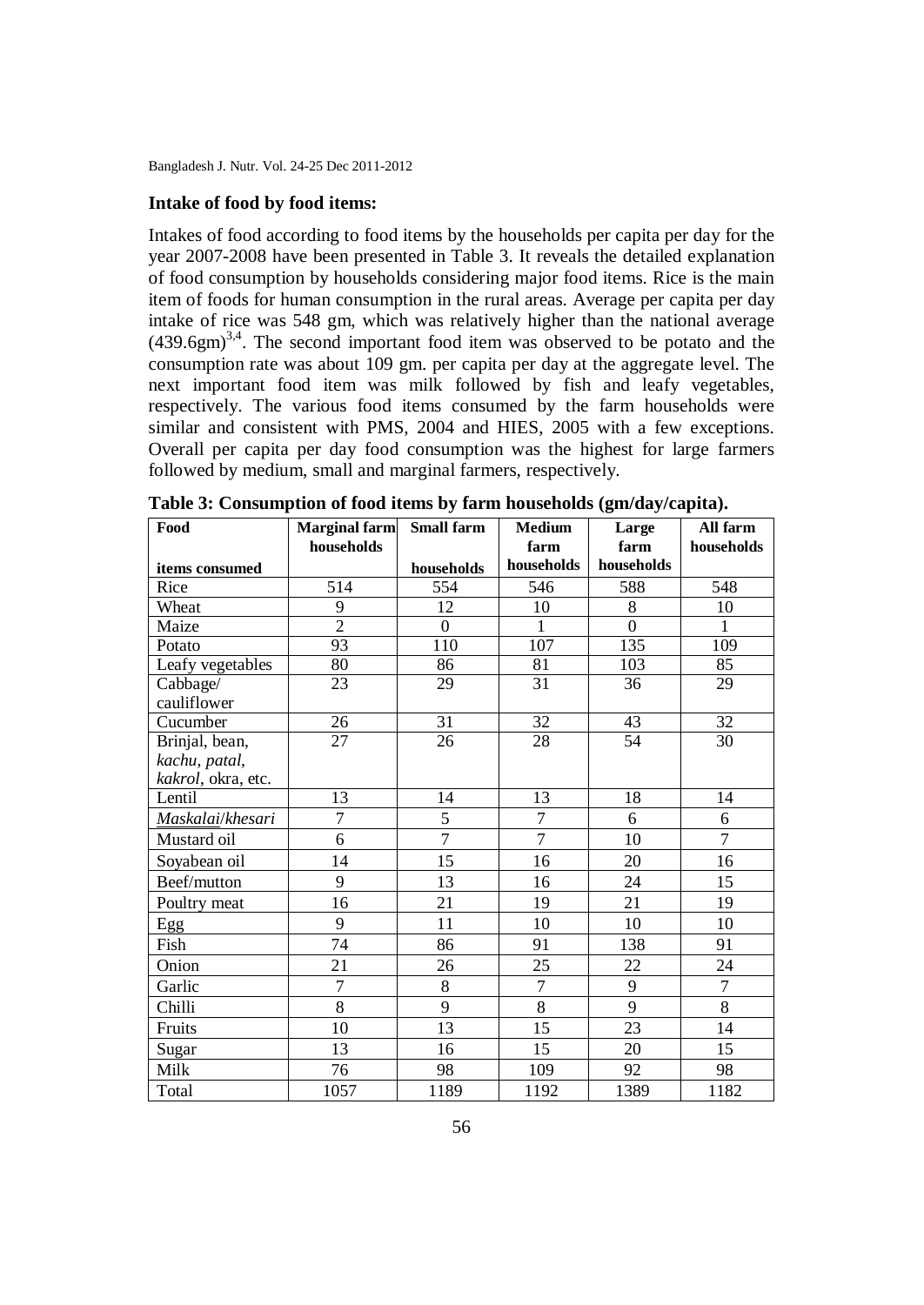#### **Intake of calorie:**

Food energy intake is measured by the unit of kilo calorie. Every food item has its own calorie value and these are different from each other. Total calorie intake is derived from total consumption of food for all food items and is presented in terms of per capita per day basis. Average daily per capita intake of calorie for all food items is shown in Table 4. The overall average daily per capita calorie intake by households was observed to be 2439 k.cal., which was slightly higher than the national average $3,4$ . The average calorie intake reported by the PMS, 2004 and HIES, 2005 were respectively 2308 k.cal. and 2238.5 k.cal. The study showed that calorie intake was the highest for large farmers (2562 k.cal) followed by small (2474 k.cal), medium (2455 k.cal) and marginal farmers (2263 k.cal), respectively. The above two national studies showed that calorie intake was relatively higher for the rural people compared to urban people.

#### **Intake of calorie by food items:**

Considering all land use patterns the food energy received from individual food items was the highest for rice (1761 k.cal) followed by potato (100 k.cal), fish (96 k.cal), vegetables (78 k.cal), oil (69 k.cal), milk (64 k.cal) and sugar (57 k.cal), respectively (Table 4). The overall per capita per day calorie intake for rice was observed to be 1761 k.cal., which was about 72 percent of the total energy intake. It has the similarity with the calorie intake at the national level reported by PMS (2004) and HIES (2005) with a few exceptions. The above two national studies revealed that edible oil was the second important energy supplying food item but the study observed that edible oil was the fifth important food in terms of energy for subjects under study.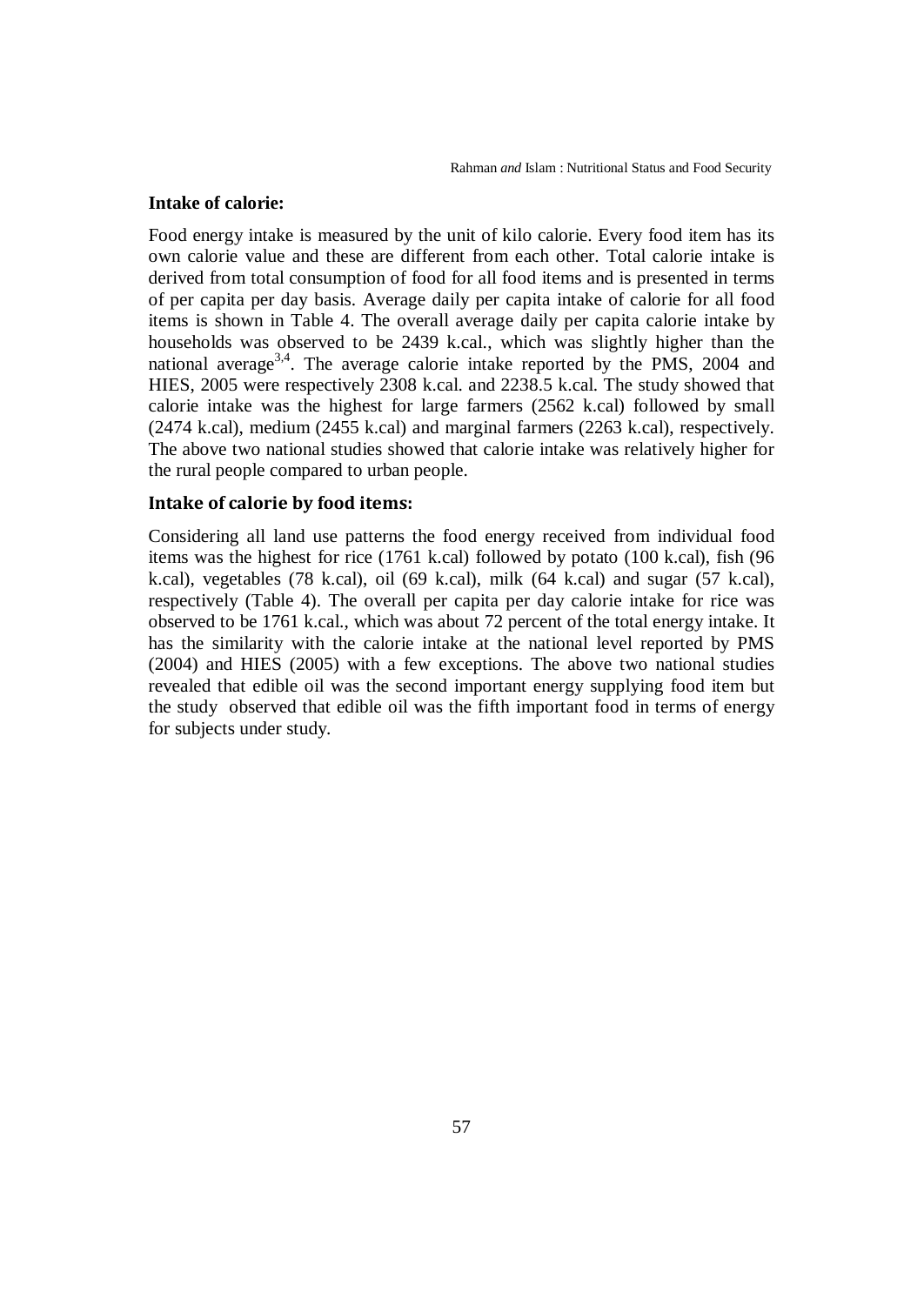| Food items                                            | Marginal<br>farm<br>households | Small farm<br>households | Medium<br>farm<br>households | Large farm<br>households | All farm<br>households |
|-------------------------------------------------------|--------------------------------|--------------------------|------------------------------|--------------------------|------------------------|
| Rice                                                  | 1671.5<br>(74%)                | 1799.7<br>(73%)          | 1775.0<br>(72%)              | 1742.3<br>(70%)          | 1761.3<br>(72%)        |
| Wheat                                                 | 28.6                           | 38.7                     | 31.2                         | 26.6                     | 32.8                   |
| Maize                                                 | 6.9                            | 0.0                      | 3.1                          | 0.0                      | 2.3                    |
| Potato                                                | 85.7                           | 101.3                    | 98.3                         | 121.9                    | 99.7                   |
| Leafy vegetables                                      | 24.1                           | 25.9                     | 24.3                         | 30.9                     | 25.6                   |
| Cabbage/cauliflower                                   | 10.1                           | 12.7                     | 13.6                         | 15.7                     | 12.9                   |
| Cucumber                                              | 8.8                            | 10.5                     | 10.8                         | 14.5                     | 10.7                   |
| Brinjal, bean,<br>kachu, patal,<br>kakrol, okra, etc. | 28.1                           | 27.2                     | 28.5                         | 35.6                     | 28.8                   |
| Lentil                                                | 42.2                           | 46.2                     | 41.4                         | 59.4                     | 45.2                   |
| Maskalai/khesari                                      | 22.9                           | 17.3                     | 22.1                         | 20.1                     | 20.4                   |
| Mustard oil                                           | 1.9                            | 2.4                      | 2.2                          | 3.3                      | 2.4                    |
| Soyabean oil                                          | 61.6                           | 63.6                     | 67.7                         | 78.1                     | 66.3                   |
| Beef/mutton                                           | 14.2                           | 20.3                     | 24.6                         | 36.2                     | 22.6                   |
| Poultry meat                                          | 19.2                           | 25.0                     | 22.5                         | 25.5                     | 23.1                   |
| Egg                                                   | 15.3                           | 18.5                     | 17.0                         | 16.8                     | 17.2                   |
| Fish                                                  | 78.2                           | 91.0                     | 96.0                         | 145.3                    | 95.5                   |
| Onion                                                 | 10.0                           | 12.0                     | 11.7                         | 10.4                     | 11.4                   |
| Garlic                                                | 9.5                            | 10.3                     | 9.5                          | 12.7                     | 10.1                   |
| Chilli                                                | 18.1                           | 20.2                     | 17.9                         | 20.5                     | 19.0                   |
| Fruits                                                | 6.5                            | 8.0                      | 9.4                          | 14.2                     | 8.9                    |
| Sugar                                                 | 49.7                           | 58.4                     | 55.7                         | 70.5                     | 57.2                   |
| Milk                                                  | 50.0                           | 64.7                     | 72.1                         | 61.0                     | 64.4                   |
| Total                                                 | 2263                           | 2474                     | 2455                         | 2562                     | 2439                   |

**Table 4: Calorie intake from different food items by the members of farm households (K.cal/day/capita)**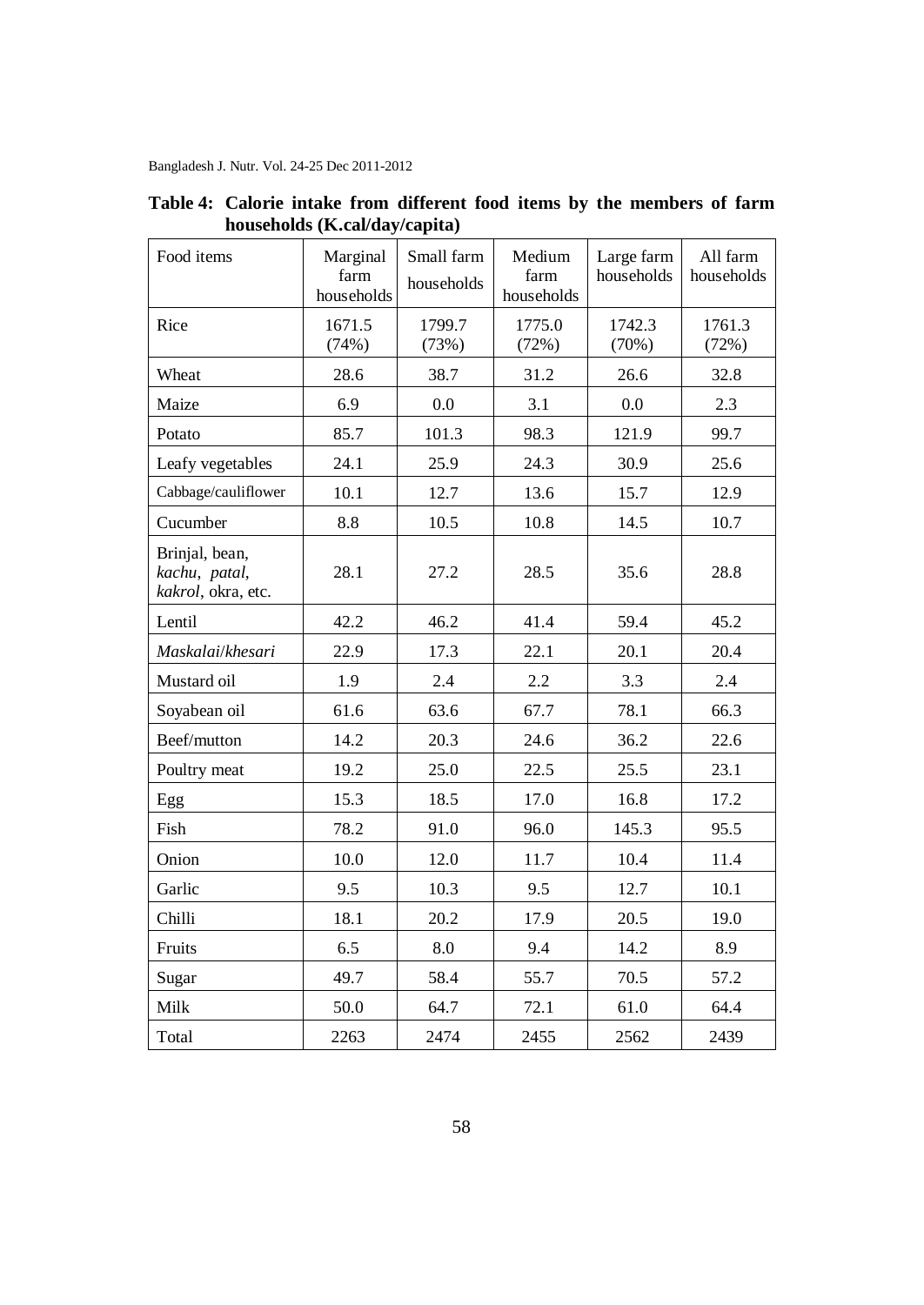#### **Intake of protein by farm households:**

Protein is an important nutrient in human diet. Lack of protein in diet retards growth and development of health and causes numerous diseases. Food items which provide more protein to people are costlier than other food items providing less protein. Table 5 reveals that there are no systematic and regular pattern of relationship among income, food intake, calorie intake and protein intake in different land use patterns. Accordingly, these four factors should be explained separately. Table 5 shows that average protein intake per capita per day was 64.84 grams considering all selected land use patterns but per capita per day protein intake was the highest (68.26 grams) for alternate rice and mustard production. The second highest per capita per day protein intake was observed for alternate rice and wheat production but the lowest protein intake was observed for year round vegetables farming. Yearly household income was the highest for the year round shrimp (bagda) farming (Tk. 391759) followed by alternate shrimp (bagda) and rice farming (Tk. 326942) and year round banana production (Tk. 292857), respectively.

The intake of lower amount of protein by year round vegetable farmers might have two reasons: i) vegetables are not protein rich but vitamin rich and ii) most of the vegetable farmers (86%) are marginal and small farmers. According their food consumption were lower compared to other farmers belong to different land use patterns.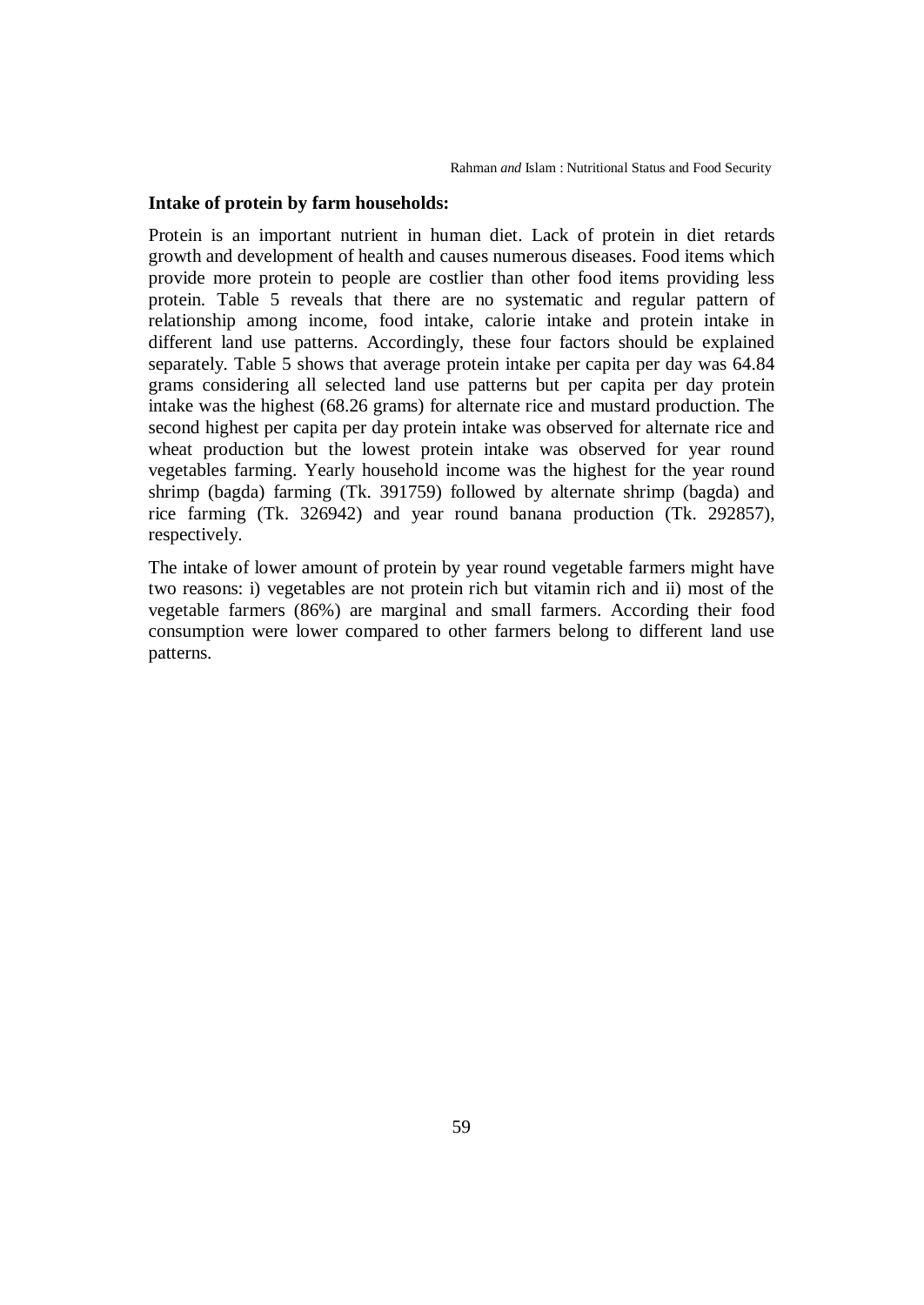Bangladesh J. Nutr. Vol. 24-25 Dec 2011-2012

| <b>Land</b> use<br>patterns                             | Average<br>household | <b>Food intake</b> | <b>Calorie intake</b> | <b>Protein intake</b> |  |
|---------------------------------------------------------|----------------------|--------------------|-----------------------|-----------------------|--|
|                                                         | income<br>(Tk/year)  | (gm/day/capita)    | (K.Cal/day/capita)    | (gm/day/capita)       |  |
| Year round rice<br>production                           | 154679               | 1178               | 2558                  | 65.68                 |  |
| Alternate rice<br>and vegetables<br>production          | 165347               | 1110               | 2258                  | 59.80                 |  |
| Alternate rice<br>and mustard<br>production             | 138636               | 1211               | 2492                  | 68.26                 |  |
| Year round<br>banana<br>production                      | 292857               | 1228               | 2516                  | 65.55                 |  |
| Year round<br>pangusfish<br>farming                     | 80590                | 1155               | 2354                  | 65.08                 |  |
| Alternate rice<br>and wheat                             | 189428               | 1311               | 2645                  | 68.22                 |  |
| Production<br>Alternate rice<br>and maize<br>production | 229237               | 1256               | 2620                  | 64.40                 |  |
| Alternate rice<br>and potato<br>production              | 243802               | 1124               | 2063                  | 56.89                 |  |
| Alternate rice<br>and pulse<br>production               | 231327               | 1155               | 2475                  | 59.50                 |  |
| Year round<br>floriculture                              | 250539               | 1123               | 2404                  | 67.92                 |  |
| Alternate rice<br>and prawn<br>(golda) farming          | 227892               | 1117               | 2378                  | 64.84                 |  |
| Year round<br>vegetables<br>production                  | 111919               | 1022               | 2284                  | 54.82                 |  |
| Alternate<br>shrimp (bagda)<br>and rice farming         | 326942               | 1361               | 2622                  | 67.94                 |  |
| Year round<br>shrimp (bagda)<br>farming                 | 391759               | 1352               | 2536                  | 66.62                 |  |
| All average                                             | 205127               | 1182               | 2439                  | 64.84                 |  |

**Table 5: Average annual household income and nutritional status of farm household**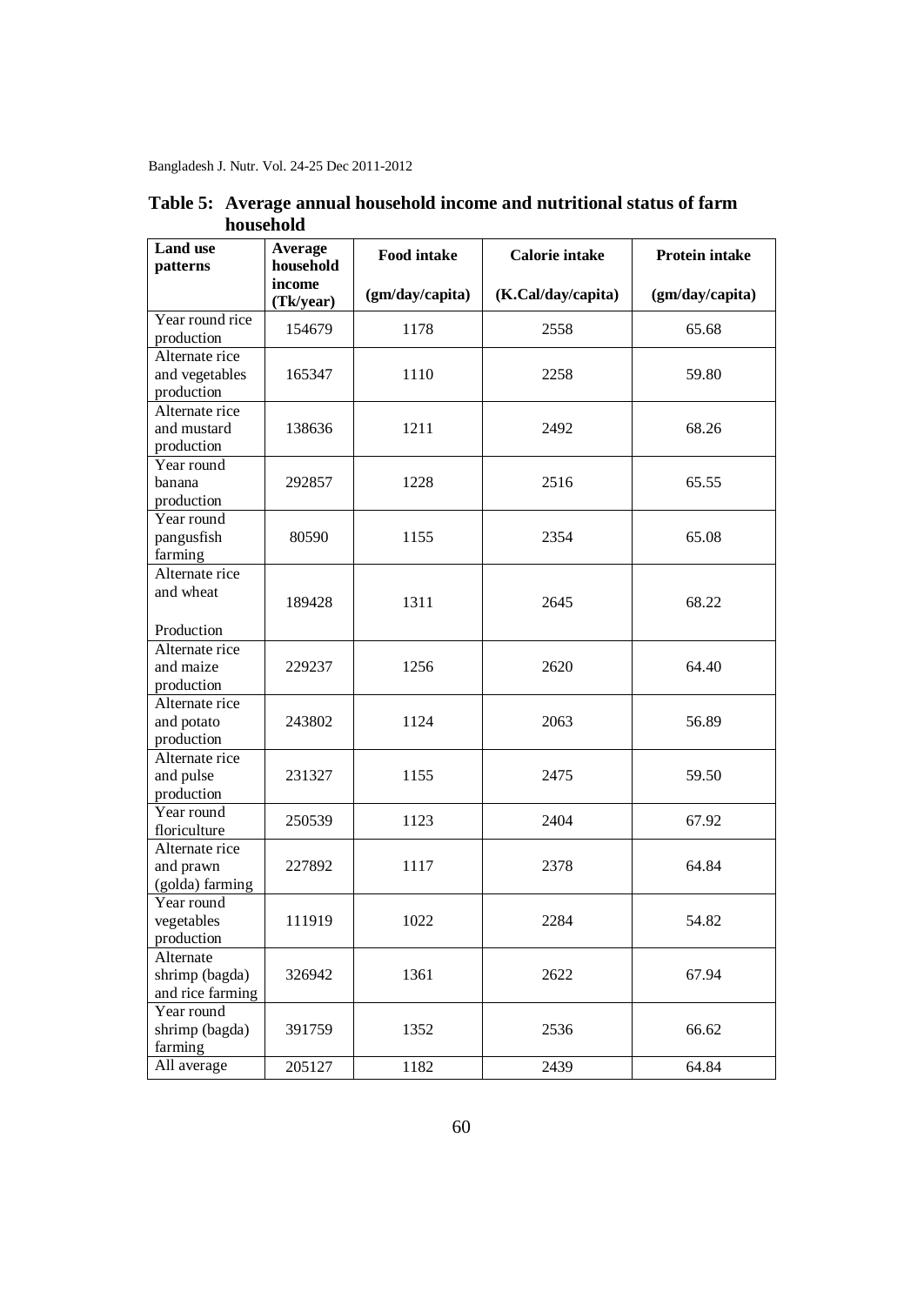There are positive relationships between protein intake and farm groups for some land use patterns. Table 6 reveals that per capita per day protein intake increased with the increase in farm size such as in year round pangus farming, alternate rice and pulse, alternate rice and shrimp (bagda) farming and year round shrimp (bagda) farming. Farmers with larger farms have higher incomes, which might have contributed to the purchase of food items were higher protein content for consumption. Considering all selected land use patterns, there are also positive relationships between protein intake and farm groups. That is, large farm group had higher income and consumed more protein followed by medium, small and marginal farm group, respectively.

The hard core poverty observed in the study was 18 percent. The hard core poverty measurement had similarity with the PMS (2008), HIES (2005), Rahman and Schmitz (2007). PMS (2004) showed that the hard core poverty at the national, urban and rural levels were respectively 18.7, 20.8 and 18.2 percent in 2004. The absolute poverty observed in the study was 37 percent, which was also similar with the PMS (2004), HIES (2005), and Rahman and Schmitz (2007).

| Land use patterns                            | Farm category                        |      |      |      |      |  |  |
|----------------------------------------------|--------------------------------------|------|------|------|------|--|--|
|                                              | Marginal<br>Medium<br>Small<br>Large |      |      |      |      |  |  |
| Protein intake (gm/day/capita)               |                                      |      |      |      |      |  |  |
| Year round rice production                   | 60.0                                 | 67.9 | 69.3 | 54.5 | 65.7 |  |  |
| Alternate rice and vegetables<br>production  | 65.4                                 | 61.8 | 55.3 | 56.8 | 59.8 |  |  |
| Alternate rice and mustard<br>production     | 74.0                                 | 64.6 | 70.6 | na   | 68.2 |  |  |
| Year round banana production                 | 49.8                                 | 64.4 | 62.6 | na   | 65.5 |  |  |
| Year round pangus fish<br>farming            | 61.7                                 | 61.9 | 68.6 | 78.2 | 65.7 |  |  |
| Alternate rice and wheat<br>production       | 67.8                                 | 66.4 | 69.2 | 74.1 | 68.2 |  |  |
| Alternate rice and maize<br>production       | 58.9                                 | 65.5 | 62.3 | 86.8 | 64.4 |  |  |
| Alternate rice and potato<br>production      | 48.3                                 | 57.4 | 60.2 | 59.6 | 56.9 |  |  |
| Alternate rice and pulse<br>production       | 50.7                                 | 59.9 | 61.6 | 68.3 | 59.5 |  |  |
| Year round floriculture                      | 58.0                                 | 72.5 | 73.7 | 66.7 | 67.9 |  |  |
| Alternate rice and prawn<br>(golda) farming  | na                                   | 73.8 | 63.2 | 61.4 | 64.8 |  |  |
| Year round vegetables<br>production          | 48.7                                 | 60.9 | 55.8 | na   | 54.8 |  |  |
| Alternate shrimp (bagda) and<br>rice farming | $\overline{52.7}$                    | 65.2 | 68.1 | 71.7 | 67.9 |  |  |
| Year round shrimp (bagda)<br>farming         | na                                   | 62.7 | 62.3 | 70.8 | 66.6 |  |  |
| All average                                  | 58.0                                 | 64.3 | 64.7 | 69.1 | 63.8 |  |  |

**Table 6: Daily per capita protein intake by different categories of farm households**

'na'-not available.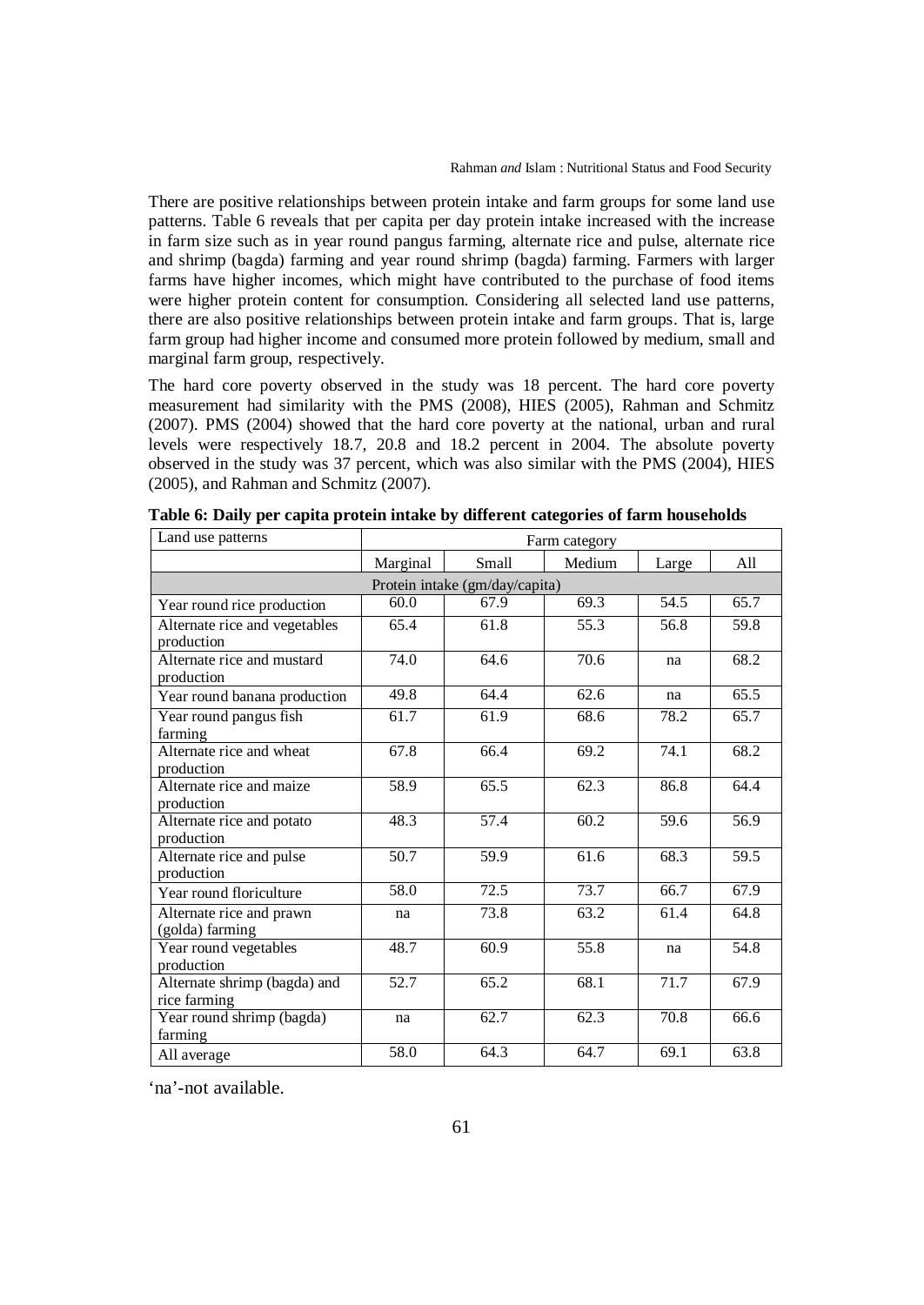Factors influencing food consumption and calorie intake

For determining the factors influencing the food and calorie intake, the study used Cobb-Douglas type functions in double-log forms. In these functions food and calorie intakes were used as dependent variables, whereas education level of households' head, land use patterns, occupation of the households' head, farm size, family size and number of family member below 15 years, and households' income were used as independent variables.

#### **Estimated model for food consumption:**

| In (per capita food consumption) = $6.835 - 0.001$ Edn - 0.009 land use dummy |         |                                |                                                          |  |
|-------------------------------------------------------------------------------|---------|--------------------------------|----------------------------------------------------------|--|
|                                                                               |         | $(0.0140)$ $(0.003)$ $(0.036)$ |                                                          |  |
|                                                                               |         |                                | - $0.061^*$ occupation dummy + $0.062^{**}$ ln farm size |  |
|                                                                               | (0.030) |                                | (0.014)                                                  |  |
|                                                                               |         |                                | - $0.242^{**}$ ln family size + $0.027^{*}$ ln income    |  |
|                                                                               | (0.041) |                                | (0.013)                                                  |  |
|                                                                               |         |                                | $-0.05$ n no. of family member below 15 years            |  |
|                                                                               | (0.026) |                                |                                                          |  |

The above consumption function shows that farm size and households' income had positive impact on the consumption of various foods. In other words, the increase of farm size and income of farm households results in the corresponding increase of food intake. On the other hand, per capita consumption decreases with the increase in family members and also decreases with the increase in the number of family members below fifteen years of age. Family members below fifteen years consumed less food than members of other age groups. Occupation dummy which received 1 if main occupation was farming and zero otherwise, had negative impact on per capita food consumption. The result is quite consistent since farmers with main occupation other than farming had more income than farmers with farming as main occupation. As for example, suppose a farmer has a service as main occupation but he has also farming as subsidiary occupation, in that case he might have more income than a farmer with only occupation with farming. In the above model, figures in the parentheses indicate standard errors of respective coefficients. Above function was well fitted to the data since  $F$ -value  $(12.81^{**})$  was found to be highly significant.

The per capita calorie intake model showed that farm size had the positive impact on per capita calorie intake whereas family size had the negative impact on it. Other variables had no significant impact on per capita calorie intake. The per capita calorie intake function was also well fitted to the data since  $F-value (5.071<sup>**</sup>)$  was found to be highly significant.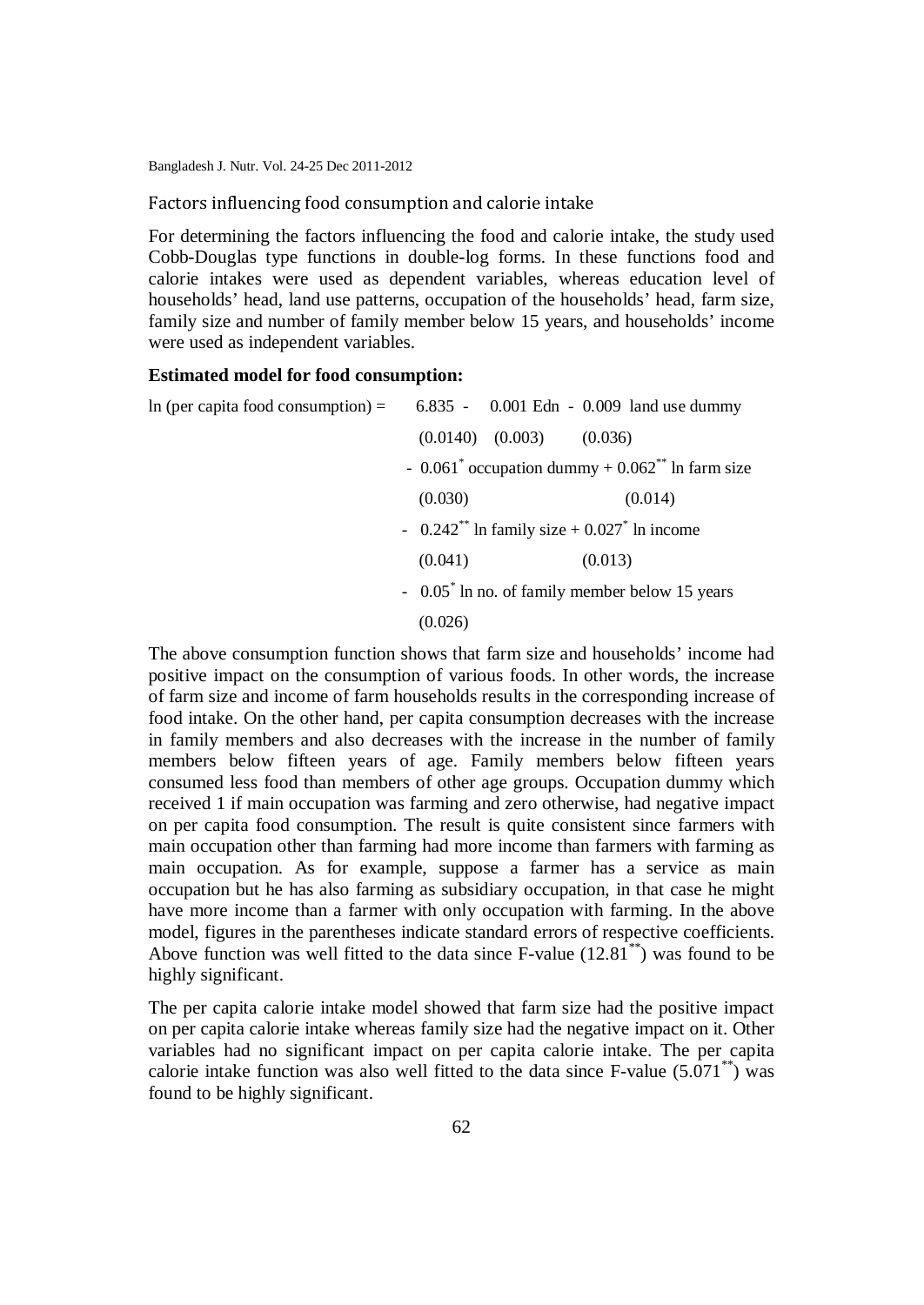# **Conclusions and Policy Implications:**

Being an agricultural country, measuring impacts of different land use patterns on food security of farm households is very important for Bangladesh. This study covered 14 most important land use patterns, which the farm households have been practicing for several years. The study showed that farm households practicing alternate shrimp (bagda) and rice farming consumed the highest amount of food followed by year round shrimp (bagda) farming whereas the calorie intake was the highest for households of alternate rice and wheat production followed by alternate shrimp (bagda) and rice farming. But income of farm households of year round shrimp (bagda) farming was the highest followed by households practicing alternate shrimp (bagda) and rice farming, year round banana production and year round floriculture, respectively. But there were no systematic and regular pattern of relationships among income, food intake, protein intake and calorie intake in different land use patterns. Large farm households were found to consume the highest amounts of food and protein followed by medium, small and marginal farm households respectively at the aggregate level. Farm households of all land use patterns consumed higher amount of food, protein and calorie than the national average. These land use patterns reduced income poverty although the country's average poverty level has been increasing because of the prices hikes of essentials for the last few years. The farm households' food was dominated by rice followed by potato, milk, fish and leafy vegetables respectively and rice ensured more calorie followed by potato, fish and soybean oil respectively to the farm households.

All land use patterns except year round shrimp (bagda) farming are environmental friendly. There are some critiques about practicing year round shrimp (bagda) farming that it deteriorates resources, reduces biodiversity and hampers environment by increasing salinity in the soil. This land use pattern should be made sustainable by properly addressing the environmental factors and reducing adverse effects arising from producing shrimp by the government. Since other 13 land use patterns are environmental friendly, these patterns should be made sustainable to the farmers by putting interventions in the inputs and outputs markets by the government.

#### **Acknowledgment:**

This paper has been derived from FAO funded research project on "Changing land use patterns and their impact on food security for farm households in Bangladesh". The authors are thankful to FAO for its financial support to carry out this research.